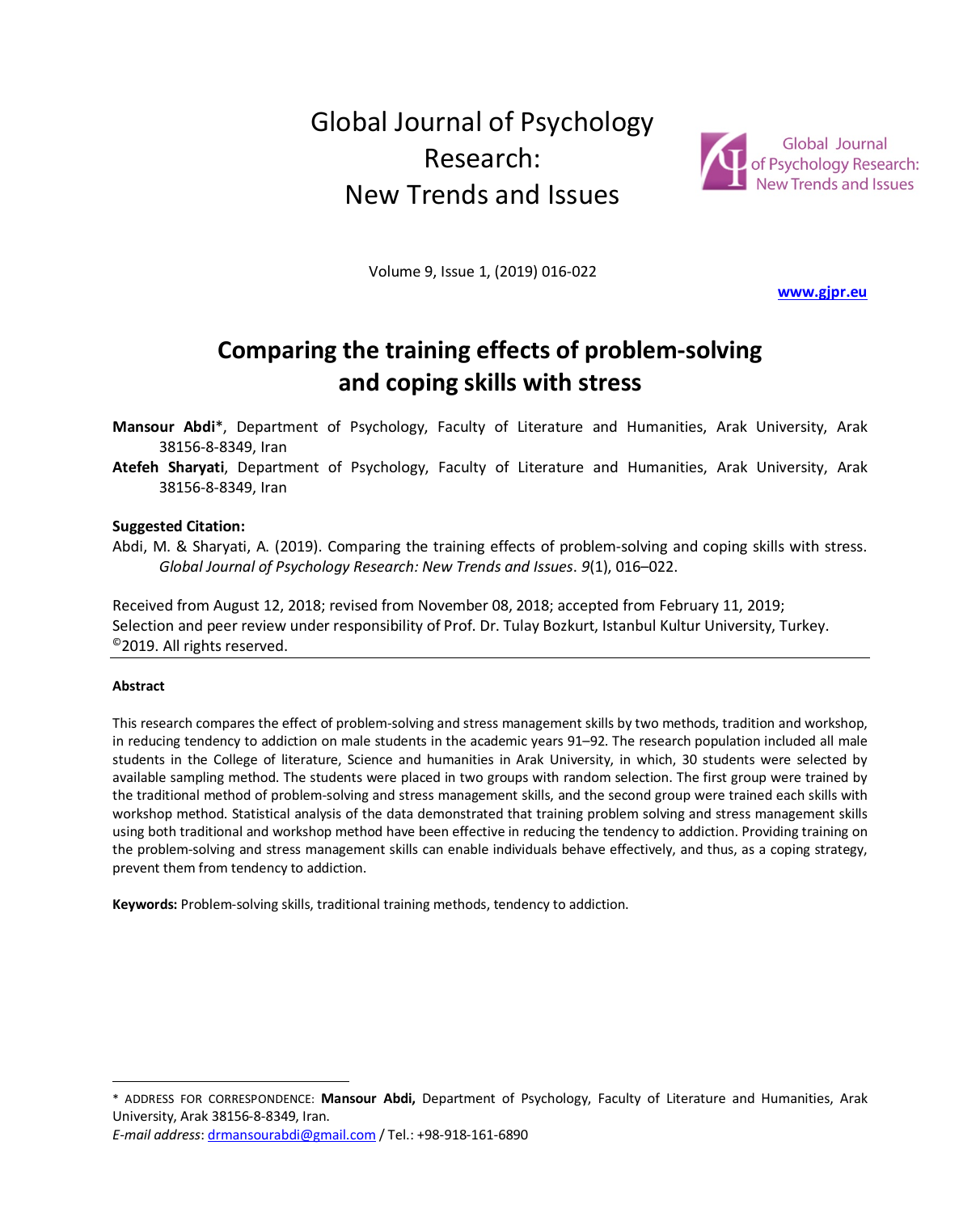### **1. Introduction**

Despite extensive efforts have been made worldwide to control drug, the prevalence of drug abuse continues to grow and age of drug use is declining. However, addiction is considered as a very real threat to the physical, mental, moral, economic and cultural societies. In the majority of countries, particularly in the developing countries, its use caused serious negative implications. The National Institute on Drug Control in America, according to a comprehensive long-term study, has announced that, in many cases, the persons used the drug were between 13 and 17 years of age (Abdolahpoor, 2008). Therefore, a strong solution to eliminate or at least limiting its use is needed. Some studies have shown that drug addicts did not learn some life skills and had weaknesses in character (Yarmohamadi, Arjmand & Ghanadi, 2009). A person who is not adequately equipped to deal with problems, prone to drug addiction to relieve the anxiety brought down. Extensive research has also shows that young people with poverty and inadequate social skills are not only more susceptible to the effects of drug use, rather, they are motivated to use drugs as a coping method. Life skills and mental ability affect social and adaptive behaviour that enable individuals to deal effectively with the demands and challenges of everyday life. Learning these skills can promote personal and social development, human rights protection and the prevention of mental health-social problems (World Health Organization, 1997). So what's the flaw may have more coping skills deficiencies or skills training to master the more it becomes necessary to overcome the inhibiting factors. Robab (2012) states that, in his research paper, primary prevention through training and approach—oriented school, all of which are focused on education, is being done; in this struggle, the problem of drug abuse in young adults is lack of basic skills as well there is a lack of basic data. So, education provided by schools can save adolescents against drug use. Botvin and Griffin (2004) also believe that Life Skills Training Program have positive effects in reducing alcohol, tobacco, marijuana and illicit drugs. So, this kind of primary prevention should be based largely on school programmes. People cope with stress in many ways; we can group most of them into two major categories. In the style known as monitoring in which one attends carefully to the stressful event or at least avoids thinking about it. Some people tend to rely more on one style than on the other, but it is best to alternate between the two depending on circumstances as most people do. The study of stress in humans began to rise decades ago with the publication of Holmes and Rahe's (1967) checklist of major life changes and their associated readjustments. Thoits (1995) indicated that exposure to negative events and social statuses of the disadvantaged social groups are more vulnerable to stressors than groups that are not disadvantaged. Thoits conducted a study comparing similar levels of impact to stress among women, the elderly, the unmarried and those with low socioeconomic statuses. Thoits found evidence showing that there were higher levels of psychological distress or depression in the low economic population than their counterparts. Mothers who raise children alone often are faced with vulnerability, which can lead to emotional instability (Thoits, 1995).

Building a support system will increase stability, but without support, single mothers begin to fit into the category of the disadvantage social group. Thoits emphasised not all socially disadvantaged groups are generally vulnerable to all types of stress. According to Thoits, 'When cumulative indices of events or strains are disaggregated into particular types of stressors (e.g., love loss events, income loss events, uncontrollable events, and so on), different groups appear to be vulnerable to specific subsets of stressors instead' (p. 55). Women seem to be more vulnerable to attachments, or events that happened to loved ones among their social network such as declined health, becoming unemployed, divorce or loss of a love one. According to Lazarus (1990) *psychological stress* refers to a particular kind of relationship between a person and environment. A stressful relationship involves high demands. There are high numbers of demands in parenting stress for single mothers, such as, childcare, finding employment, finances, assistance from previous partners/spouses, family support and social support (Lazarus, 1990). Single mothers are vulnerable to stressful life experiences when parenting. While searching for employment, the single mother's education will often determine the type of job she finds. Mothers with a higher education tend to report less parenting anxiety and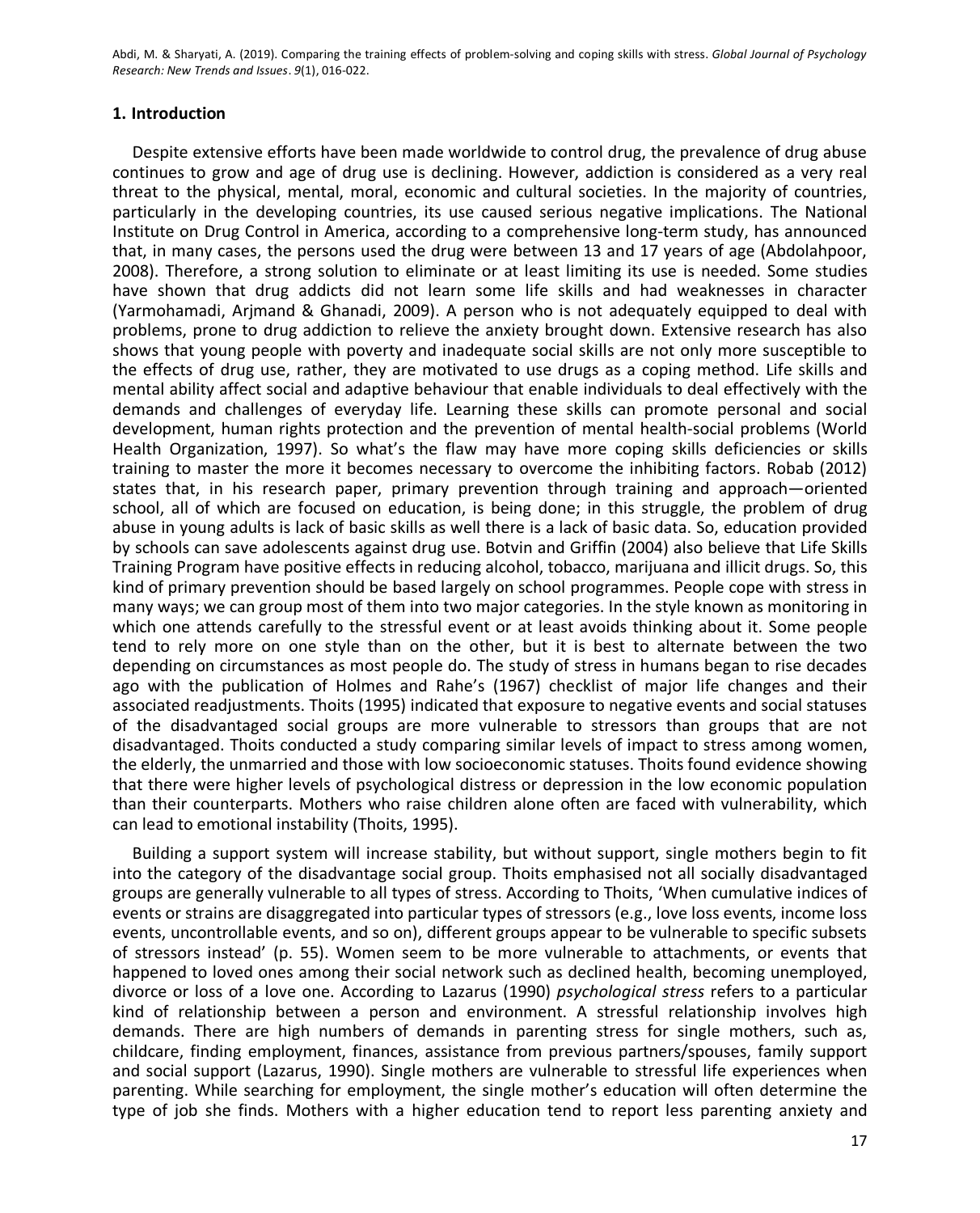experience less constriction while reporting more joy and new meaning to life (Nomaguchi & Brown, 2011). Thoits (2010) found 'early stress research in psychology and sociology focused only on the health effects of acute changes in people's lives, such as divorce, job loss, bereavement and child's car accident'. Thoits also emphasised that previous researchers disregarded other problems or demands that were recurrent or lasting, requiring individuals to readjust their behaviours over long periods of time. Thoits provided examples of persistent and repeated demands which were similar situations that may have contributed to single mothers' stressors, such as insufficient income to pay monthly bills, work-family conflict, caring for a disabled child or frail parent, troubled relationships with coworkers and living in a dangerous environment. The ongoing problems continue to exist among single parenting households, especially among single mothers.

Lazarus (1990) identified stress as a particular kind of relationship between a person and environment, while Thoits (1995) suggested that disadvantaged social groups are more vulnerable or emotionally reactive to stressors due to inconsistency in regards to social status and exposure to negative events. Thoits emphasised that previous researchers focused mainly on health effects on people lives and ignored other problems or demands of stress which were recurrent or lasting, requiring individuals to readjust their behaviours over long periods of time. Stress-related problems still continue to exist among single mothers. Thoits suggested that researchers should focus on specific subsets of stressors instead. The study will focus on the subnet of stressors to identify the factors and effects of stress among single mothers and married mothers. The concept of coping exists among previous studies involving individuals with minor and major events. It began to spread during the 1960s and 1970s along the interest in stress. Lazarus's (1993) views of coping theory had begun to change in the late 1970s. Lazarus no longer viewed coping as a major standing. Instead, Lazarus treated coping in a different approach, which in turn, people were treated based on their behaviour and action. From a coping perspective, Lazarus found that coping reflected every aspect of a situation based on the occurrences of condition and circumstance that will change over a period of time. Lazarus conducted a study using *ways of coping* and adopted the ideas of using other scales demonstrating related viewpoint and methods. In the research, Lazarus found that some coping strategies were somewhat consistent, and others were very consistent across stressful encounters. For an example, 'seeking social support was very inconsistent, whereas positive reappraisal was modestly—but insignificant statistically—consistent' (Lazarus, 1993). Lazarus (1993) emphasised that 'approaches to coping as style and as process are both essential in that they each address different aspects of the problem', but yet found that both approaches concur with one another. In helping single mothers cope through crisis situations, professionals must first examine how they are responding to new situations and what they are doing about themselves in an effort to cope. In doing so, professionals must determine what coping strategies are working and which ones are not working in creating short- and long-term goals for single mothers (Lazarus, 1993). Stress theories were chosen for this study in efforts to understand and further identify the stressful situations in the lives of single mothers and the factors that contribute to their stress. Stress involves environmental and major life changes that exist among many mothers who are single. As mentioned previously, Lazarus referred stress to a particular kind of relationship between a person and environment, in turn relates to the purpose of this study. Coping theories were chosen in this study to address the minor and major events of an individual problem or situation. This theory will help identify the occurrences and circumstances of single mothers and how they manage their responses to stressors. The consistency of coping strategies will be used to support this study (Williams, 2016).

Signs of stress include insomnia, overeating or not eating enough, irritability, depression, lack of focus and chronic exhaustion. If you or your partner is struggling with emotional or physical health concerns because of the stress in your relationship, talk to a doctor. Don't keep ignoring the signs of stress, or you'll find yourself facing bigger problems. Do you pull away from your partner when you're stressed at home or work, like I do? Maybe you tend to explode in anger, or turn to addictive behaviour (overeating, gambling, drinking and drugging it up). The results of previous research studies support the conceptual model of research.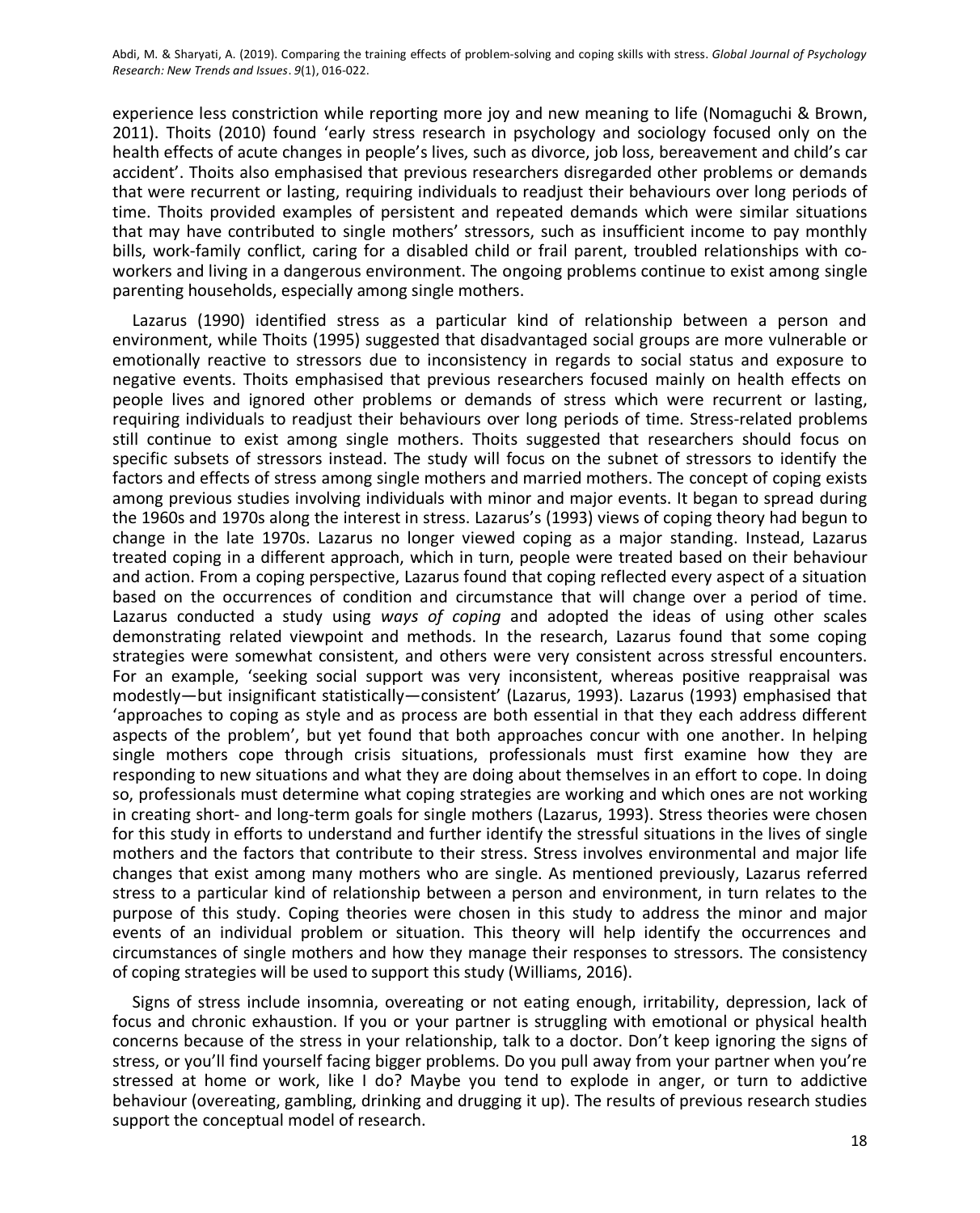Aim of Williams (2016) study was to focus on understanding the relationships between stress, coping and social support among single mothers versus mothers who are not single. Knowledge regarding how single mothers' lives are affected by stress, social support and coping is important, and such information can help readers better understand how effectively single mothers raise children compared with mothers who are not single. A convenience sample of 173 mothers completed this study. Participants in this study consisted of mothers who were (a) raising at least one child ages 18 and under who lives in the home and (b) who were between the ages 20 and 55 years old with a 12thgrade education or greater. Participants were classified into single mothers (those who reported their status as single, to include never married, separated, divorced, in a committed relationship, and widowed; *n* = 75) and those who were not single (those who reported their status as married, *n* = 98). Data were scored based on three measurement scales: (a) the perceived stress scale, (b) the ways of coping questionnaire (c) and the social support scale. An independent samples *t* test determined that mothers who were not single had higher social support than did single mothers, whereas single mothers had higher perceived stress than mothers who were not single. There were no significant differences on measures of coping. An analysis of covariance revealed no significant difference between stress and coping strategies among the mothers when social support was held constant. This study contributes to social change by providing awareness of the importance of social support to professionals and for single mothers. The findings of this quantitative study can thus guide single parenting research and interventions.

Although prominent models of alcohol use and abuse implicate stress as an important motivator of alcohol consumption, research has not consistently identified a relationship between stress and drinking outcomes. Presumably stress leads to heavier alcohol consumption and related problems primarily for individuals who lack other adaptive methods for coping effectively with stressful experiences. To test this hypothesis, we examined four adaptive coping approaches (active coping, planning, suppression of competing activities and restraint), as predictors of alcohol use and related problems as well as moderators of relations between stress and drinking outcomes in an undergraduate population  $/N = 225$ ). Furthermore, we examined coping motives for drinking as potential mediators of the effects of coping strategies as well as stress by coping strategy interactions. Analyses supported both restraint and suppression of competing activities as moderators of the influence of stress on alcohol use but not problems. The stress by restraint interaction was also evident in the prediction of coping motives, and coping motives were related to higher levels of both weekly drinking and alcohol-related problems. Finally, coping motives for drinking served to mediate the stress by restraint interaction on weekly drinking. Overall, these results suggest that efforts to suppress competing activities and restrain impulsive responses in the face of stress may reduce the risk for heavy drinking during the transition from high school to college (Corbin, 2013).

## **2. Method**

The research design is quasi-experimental with pre-test and post-test steps. The statistical population in this study, all male students in Arak University, the Faculty of Letters and Human Sciences were in the 2012–2013 school year. All students were selected in the school community, including courses in English language and literature, Arab, Persian language and literature, psychology and educational sciences, theology, history and physical education. From the above statistical population, the 30 male students were randomly selected from the available all academic disciplines at the selected schools. And the dependent variable was measured, namely, the tendency to addiction, in all the participants through questionnaires, the pre-test. Subjects were then randomly divided into two groups. One group received traditional teaching skills and other skills were trained in a workshop. Learning these skills over a period of 4 weeks, two sessions were held for 90 minutes in each week. In the first 2 weeks of classes, training and education were done traditionally. Researcher provided the content in all four sessions of the traditional lecture method. While speaking on the topic of tools, such as PowerPoint, educational brochures and pamphlets were used. Training workshop on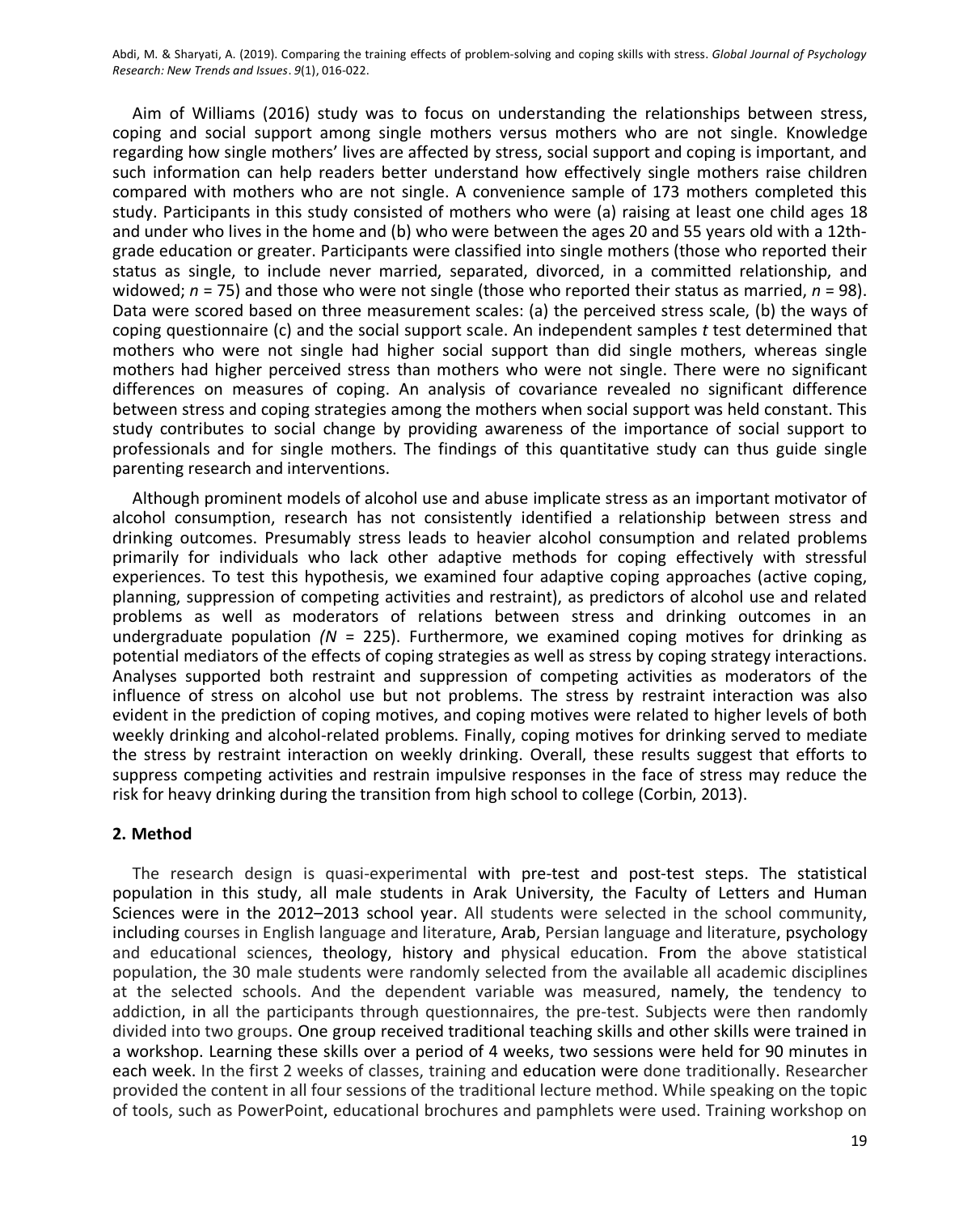coping skills and problem solving was conducted in the third and fourth weeks. After performing a training process, the performance of the test was measured to compare their tendency to addiction. And finally, by compiling the data from the pre-test and post-test, the results were analysed.

### **3. Data collection instruments: Questionnaires tendency to addiction**

Addiction susceptibility scale (APS) was built by using a set MMPI Articles by Wade et al. (1992). The questionnaire contains 39 matters. Participants answered this questionnaire by marking the Yes or No options. For the each response of yes, have a good rating to each answer, zero points are awarded. Reverse grading is done on the reverse action. People who had high scores on each of these scales have the higher tendency towards addiction. Disposition Inventory subscales trends of drug addiction () or is the same (APS). Using Cronbach's alpha reliability of this scale in Iran 0/53, the split method is also calculated 0/53 (Quoting Aderm & Nikmanesh, 2011). In the present study, Cronbach's alpha coefficient of reliability statistics using a sample of 30 subjects is calculated 0/82.

#### **4. Findings**

Hypothesis 1: the traditional method of teaching problem solving and coping is effective in reducing the tendency to addiction.

|                       |                |     |         | Table 1. Calculate the t-test between the scores of groups associated with<br>the traditional approach to addiction trend in the pre-test and post-test |                             |
|-----------------------|----------------|-----|---------|---------------------------------------------------------------------------------------------------------------------------------------------------------|-----------------------------|
|                       | Average        | - F |         | Freedom degree                                                                                                                                          | <b>Significant</b><br>level |
| Pre-test<br>Post-test | 19.66<br>17/80 | 1   | $-3.56$ | 14                                                                                                                                                      | 0/003                       |

## **Table 1. Calculate the t-test between the scores of groups associated with**

#### **Table 2. Calculate the t-test scores, reducing the tendency to addiction-related groups between the pre-test and post-test workshop**

|           | Average |         | Freedom degree | <b>Significant</b><br>level |
|-----------|---------|---------|----------------|-----------------------------|
| Pre-test  | 21.73   | $-6.73$ | 14             | 0/000                       |
| Post-test | 16/86   |         |                |                             |

In Table 2, reducing the tendency to addiction by means of student problem solving and coping skills training workshops was shown. This number in pre-test was 21/73, and after exercise teaching and workshops declined to the average 16/86. Also correlated *t*-test to compare pre-test and post-test shows that the *T* = −6/73. With 14 degrees of freedom in the *p* < 0/05, there are significant differences between pre-test and post-test. This indicates that the tendency to addiction scores of workshops has been significantly reduced. Therefore, problem-solving and coping skills training workshop method is effective in reducing the tendency to addiction.

Hypothesis 2: problem solving and coping skills training workshop method is more effective in reducing the tendency to addiction compared with the traditional method.

| and workshops methods in the pre-test |            |       |                           |                 |  |
|---------------------------------------|------------|-------|---------------------------|-----------------|--|
| <b>Teaching methods</b>               | The sample | Mean  | <b>Standard deviation</b> | <b>Standard</b> |  |
|                                       |            |       |                           | error           |  |
| Traditional                           | 15         | 17.80 | 0.74                      | 0.967           |  |
| Workshop                              | 15         | 16.86 | 3.02                      | 0.779           |  |

# **Table 3. Comparison of the mean of standard deviation of both traditional**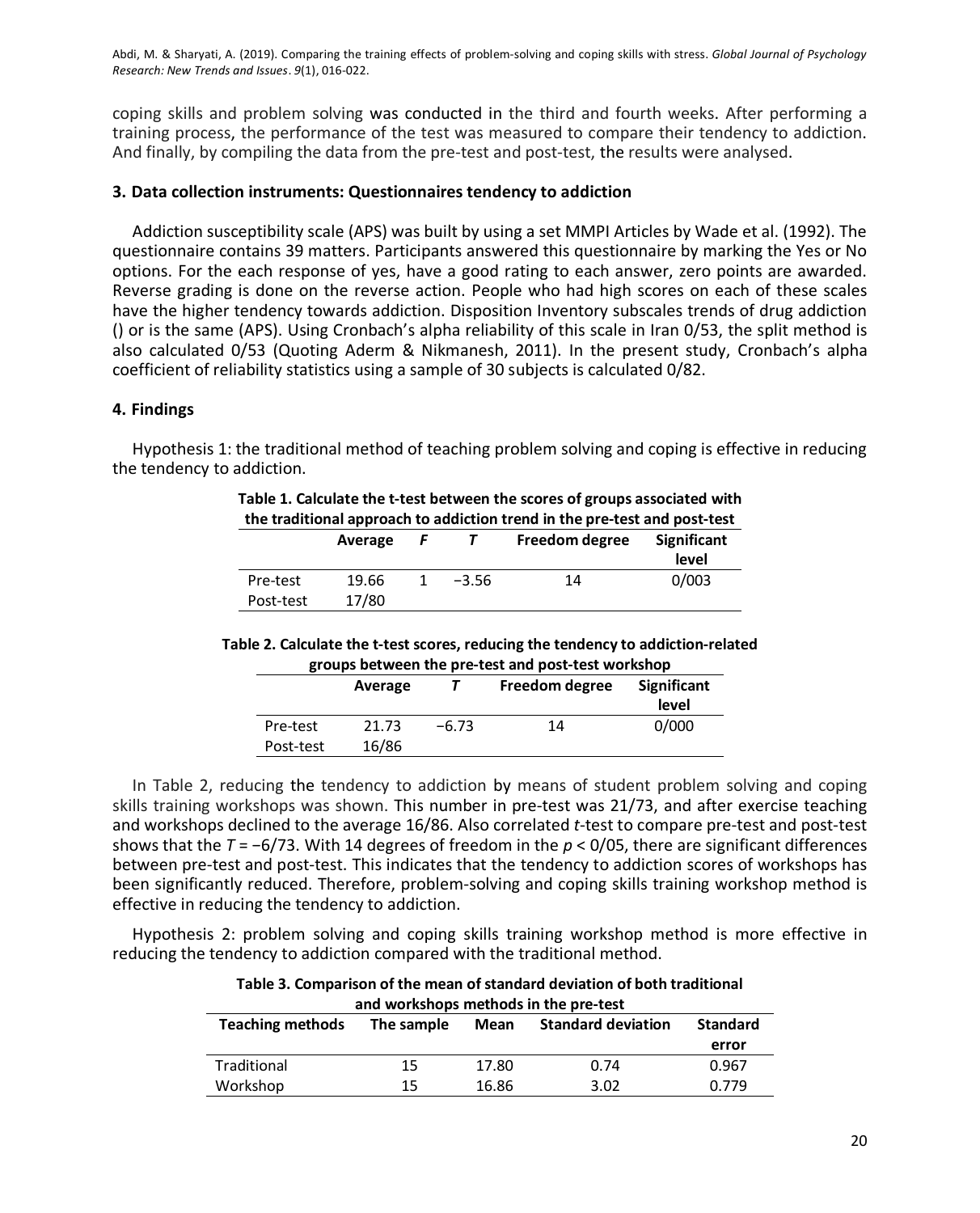As you can see in Table 3, the mean of the tendency to addiction in the traditional post-test is 17/80. The mean of these scores for the pre-test group that were trained in a workshop is 16/86. The results of the independent *t*-test for compare the post-test scores tend to be addictive in traditional and workshop groups according to Table 4 which shows that number of *t* = 0/751 in the *p* < 0/05 does not show significant difference between mean scores of the two traditional groups and workshops in the post-test. Thus, it can be concluded that the tendency to addiction scores in both groups showed any significant difference between traditional and after teaching workshop, and both traditional and workshop methods have been able to decrease the tendency to be addictive.

| <b>Teaching</b><br>methods | Mean           | <b>Standard</b><br>deviation | <b>Standard</b><br>error |       | <b>Significance</b><br>level |       | <b>Degree</b><br>οf<br>freedom |       |
|----------------------------|----------------|------------------------------|--------------------------|-------|------------------------------|-------|--------------------------------|-------|
| Traditional<br>Workshop    | 17/80<br>16/86 | 0/74<br>3/02                 | 0/967<br>0/779           | 0/035 | 0/854                        | 0/751 | 28                             | 0/459 |

| Table 4. Calculate the t test for independent groups in the post-test scores tend to be Addiction. |
|----------------------------------------------------------------------------------------------------|
|----------------------------------------------------------------------------------------------------|

It should be noted that, due to the difference between the mean scores of both groups tended to abuse in traditional and post-test workshop, we can say that scores tended to addiction in those who had received skills training workshop has been reduced to a greater extent. Thus, the workshop method has been a bit more effective, but this difference is not significant.

### **5. Discussion and conclusion**

As the findings show, due to lack of skills and abilities in dealing with the problems, people are vulnerable to a variety of mental, behavioural and social disorders. This study showed that people, who are trained in life skills, significantly increase the strength of their defence against the problems and it prevents their tendency towards addiction. In the other words, skills training to empower is a factor against the tendency to addiction. Also, according to research by Fini, Kavoosian and Ramezani (2010) people with low social competence and skills have the worst prognosis and the highest rate of drug use. Based on the findings of Taremian (2012), in situations where the individual's problemsolving ability is weak or does not have sufficient ability to deal with the issues, as a result, the incidence of disturbing psychological states such as anger, sadness and frustration is inevitable. Therefore, in such situations, increase and enhance the capacity of individual and social adaptation is one of the methods suitable for the lost regain consistency. According to Mohammadi, Shaghaghi and Zare (2008), teaching life skills to prevent drug abuse is based on the following assumptions: people who take drugs are faced a series of defects in the internal workings of personal and interpersonal; interpersonal defects include lack of critical thinking skills, problem solving and decision making and interpersonal defects include lack of social skills. Therefore, the purpose of life skills in this field is increases the personal and interpersonal functions for handling and more constructively solving of problems in life through education. Buohler, Schroder and Silbereisen (2008) examined the role of life skills promotion in the prevention of substance abuse. Based on this research, the researchers concluded that fostering the critical attitude towards drug abuse and enhancing knowledge through teaching of life skills lead to reduced nicotine and drug use. Shedler and Block (1990) have done research on this issue and concluded that not unlikely adolescents and young people use drugs as a way of dealing with problems, negative emotions and stressful situations. Therefore, the aim of promoting personal and social skills in the form of life skills is overcome the weaknesses that are believed to increase the risk of drug abuse.